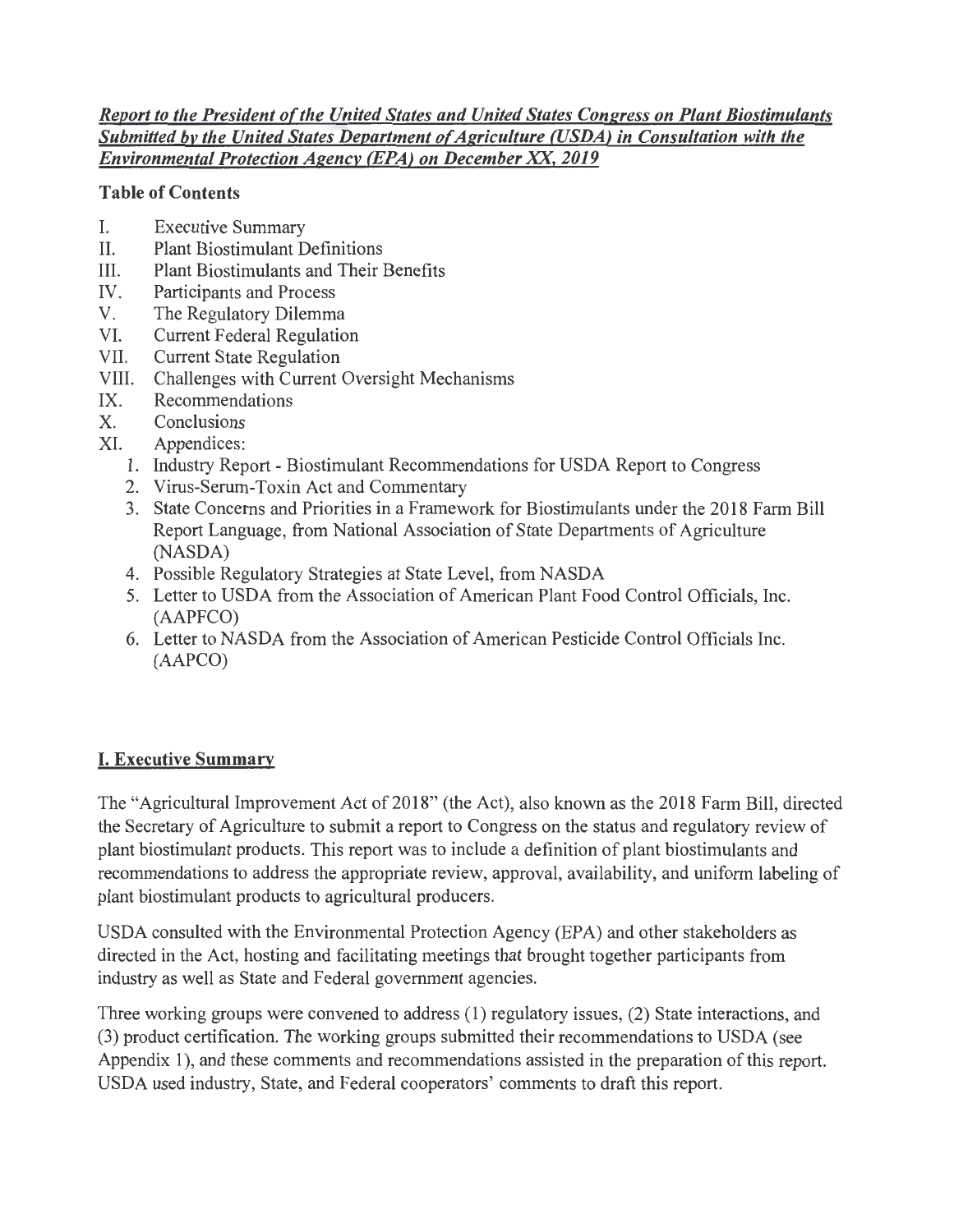Plant biostimulants and biostimulant products, when applied to plants, seeds, or soil, help the plant achieve its maximum yield or growth. They can be derived from various sources, such as microbial inoculants, biochemical materials, nutritional chemicals, amino acids, humic acids, fulvic acids, seaweed extracts, plant extracts, and their synthetically derived equivalents. The plant biostimulant industry is estimated to be at least a \$2.2 billion global market.

Marketing and regulating plant biostimulants and plant biostimulant products is complicated due to overlapping Federal and State authorities, or conversely, due to gaps in those authorities. At the Federal level, EPA, the Food and Drug Administration (FDA), and USDA all have some regulatory authority in this arena.

Plant biostimulants do not have a regulatory definition at the State and Federal level and are not recognized as an independent class of products.

In this report, we provide alternatives to the plant biostimulant definition written in the Act, list six options to achieve the goals of the Act regarding plant biostimulants, and indicate what options we recommend.

## **II. Plant Biostimulant Definitions**

Multiple definitions of "plant biostimulant" are in use in industry and research, but not at Federal and State government levels. As the Act directs for purposes of this report, USDA considers a "plant biostimulant" to be:

"a substance or micro-organism that, when applied to seeds, plants, or the rhizosphere, stimulates natural processes to enhance or benefit nutrient uptake, nutrient efficiency, tolerance to abiotic stress, or crop quality and yield."

In considering that the Secretary may modify this definition of "plant biostimulant," we list two working alternatives, each with its own merits.

**Alternative definition 1:** A plant biostimulant is a naturally-occurring substance, its synthetically derived equivalent, or a microbe that is used for the purpose of stimulating natural processes in plants or in the soil in order to, among other things: improve nutrient and/or water use efficiency by plants, help plants tolerate abiotic stress, or improve characteristics of the soil as a medium for plant growth. The characteristics may be physical, chemical, and/or biological. The plant biostimulant may be used either by itself or in combination with other substances or microbes for this purpose.

**Alternative definition 2:** A plant biostimulant is a substance(s), microorganism(s), or mixtures thereof, that, when applied to seeds, plants, the rhizosphere, soil or other growth media, act to support a plant's natural nutrition processes independently of the biostimulant's nutrient content. The plant biostimulant thereby improves nutrient availability, uptake or use efficiency, tolerance to abiotic stress, and consequent growth, development, quality or yield.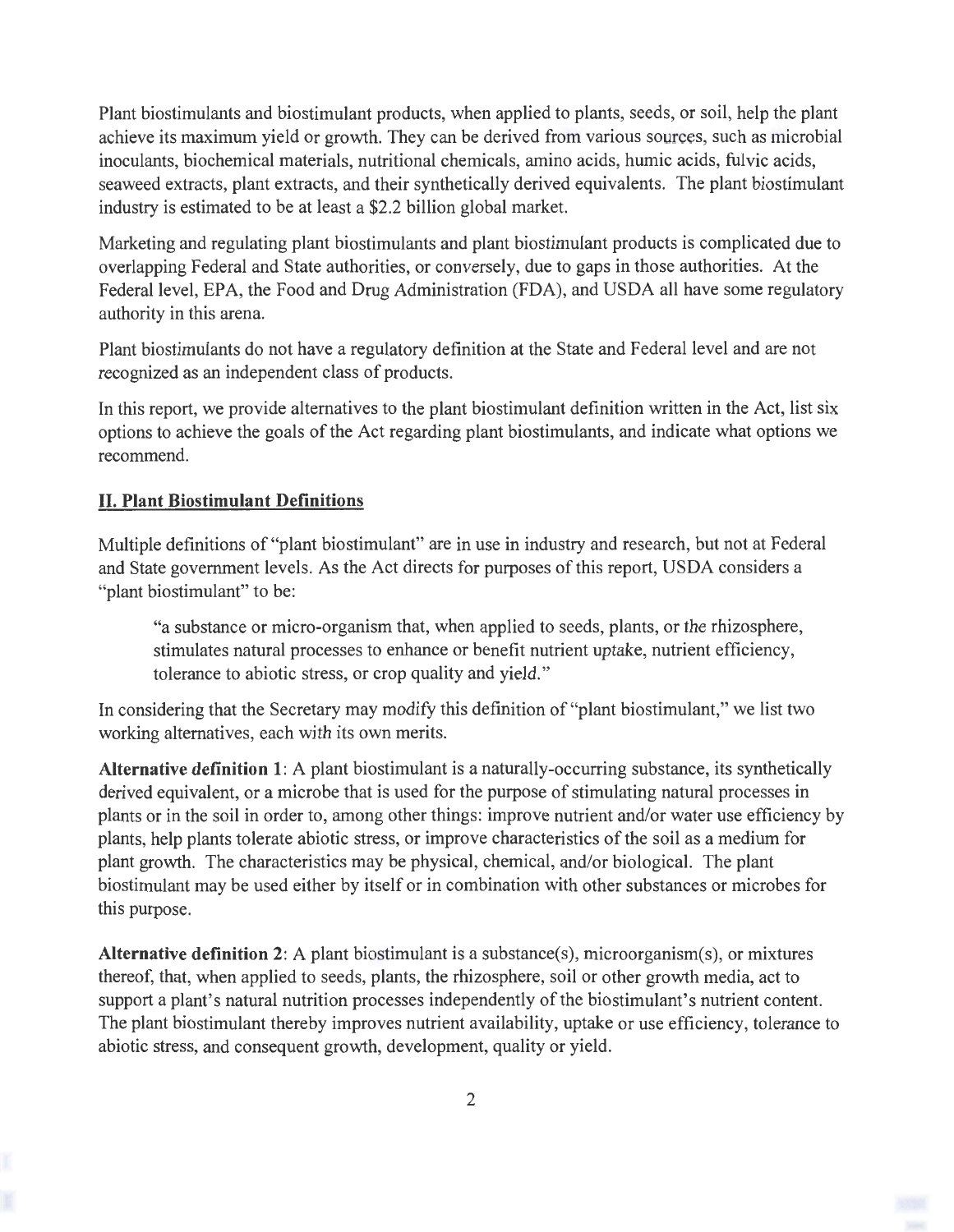While plant biostimulants are a sub-category of biostimulants, all references to biostimulants in this report refer generally to plant biostimulants. This report does not address non-plant biostimulants.

# **III. Plant Biostimulants and their Benefits**

For decades, farmers have been successfully using plant biostimulant products in agricultural production. Other users including golf course superintendents, landscape professionals, and even homeowners have experienced the benefits that such products can offer. Some versions or categories of plant biostimulants have been in safe and effective use for centuries.

Plant biostimulant products have a variety of beneficial attributes. Some of the more notable benefits to agricultural production and environmental sustainability are that plant biostimulants can:

- Help to increase crop yields; enhance crop or plant performance by improving tolerance to abiotic stress factors such as drought, heat or salinity; improve root structure and function; enhance seed germination and plant emergence; increase soil nutrient retention and availability; increase soil water holding capacity; improve nutrient use efficiency.
- Help increase yield and quality without increasing applied fertilizer, water or planted acres, by enhancing the efficient use of these natural resources and / or reducing food loss in the field.
- Increase the uptake and utilization of existing and applied nutrients, thereby reducing the potential for off-farm nutrient runoff into rivers, lakes, and streams.
- Be readily incorporated into existing agricultural practices—for example, as seed treatments, in fertilizer combinations, incorporated in growing media, in-furrow or as foliar sprays, and can be used in both conventional and organic crop production.

The plant biostimulant industry is estimated to be at least a \$2.2 billion global market. The industry is active, growing quickly and expected to become a \$5 billion global market by 2025. Nearly all midsized to major agricultural products companies have investments in the plant biostimulant categories. Innovation and new product development is expanding at a considerable rate by large, medium, and small companies. Despite this, many regulatory challenges and uncertainties exist for this growing suite of technologies.

## **IV. Participants and Process**

Federal and State regulatory agencies and industry representatives met to generate possible options to put forward to the Congress, defining biostimulants and generating regulatory and nonregulatory approaches to address labeling and product availability. As instructed by the Act, participants included:

• Federal Agencies: Environmental Protection Agency (EPA), Food and Drug Administration (FDA), and United States Department of Agriculture (USDA) - Agricultural Marketing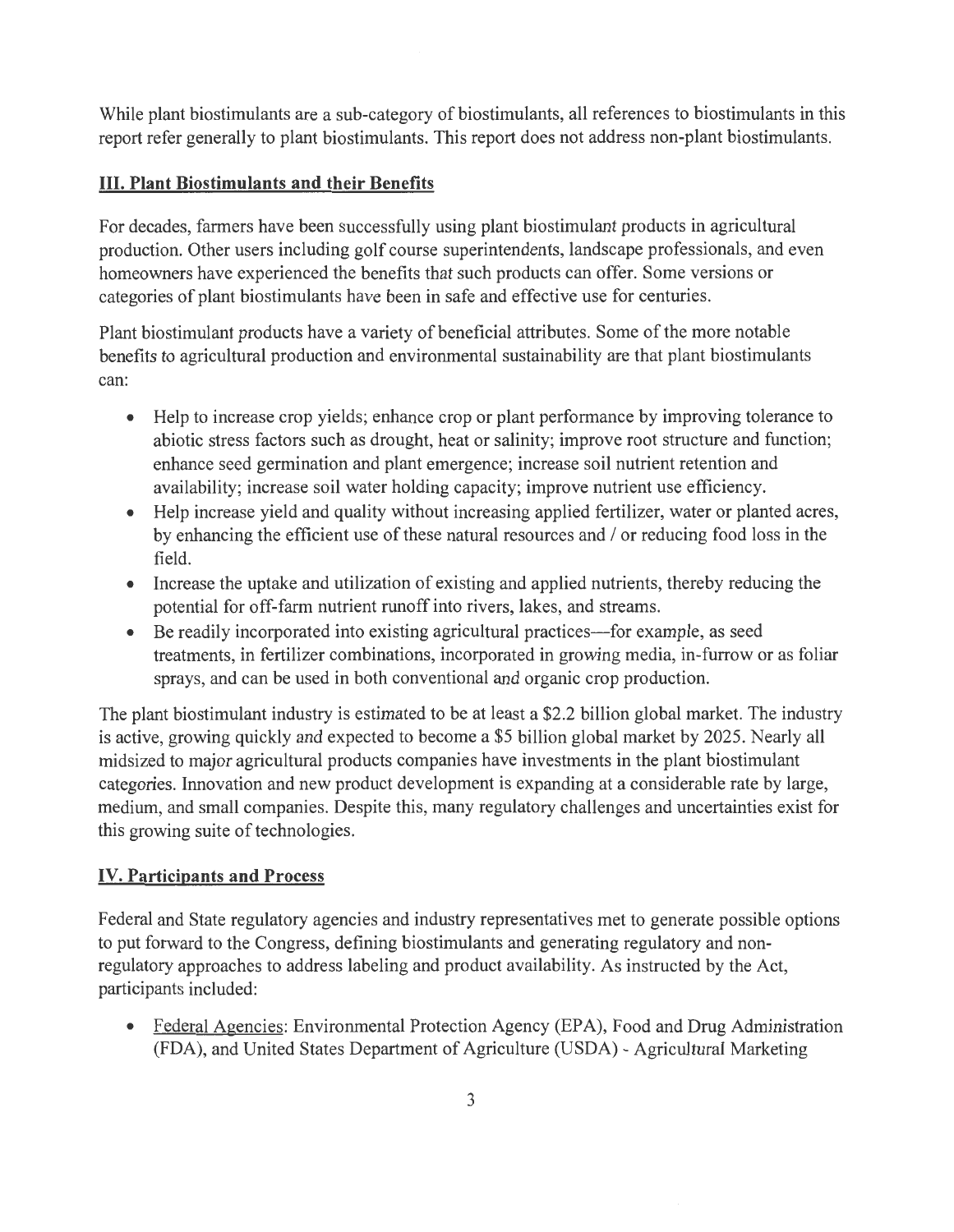Service (AMS) and Animal and Plant Health Inspection Service (APHIS).

- State Regulatory Officials: Association of American Pesticide Control Officials (AAPCO), Association of American Plant Food Control Officials (AAPFCO), and the National Association of State Departments of Agriculture (NASDA).
- Industry: American Seed Trade Association, Biological Products Industry Alliance, United States Biostimulant Coalition, Biotechnology Innovation Organization, Humic Products Trade Association, the Fertilizer Institute, and the Phytobiomes Alliance.

USDA-APHIS hosted and facilitated on-site meetings which brought participants representing industry trade associations and State and Federal agencies together to develop this report. As requested by Congress, the report includes "potential regulatory, non-regulatory, and legislative recommendations, including the appropriateness of any definitions for plant biostimulant, to ensure the efficient and appropriate review, approval, uniform national labeling, and availability of plant biostimulant products to agricultural producers." Key issues and goals addressed in these sessions included:

- The ability to use a uniform, national legal definition for "plant biostimulant;"
- The consequent ability to make defined plant biostimulant claims;
- A responsible approach that builds credibility for the industry;
- A clear, consistent, and predictable pathway to market;
- A uniform and consistent environment for labeling and regulation "one label," for all States;
- Clear and reasoned criteria to assess product efficacy, safety and compositional claims;
- Clear rules and / or regulations for so-called "multi-function" active ingredients; and
- Global regulatory consistency.

The meeting participants created three working groups which were led by industry representatives and NASDA officials. These groups worked throughout the year and addressed the tasks to:

- 1. Identify regulatory issues, explore State and Federal interactions involving biostimulants, and product certification, standards and criteria.
- 2. Develop recommendations and options for the Congressional report.

The working groups submitted their recommendations to APHIS on June 14, 2019 (See Appendix 1). USDA-APHIS reached out to AMS, EPA, FDA, AAPCO, AAPFCO, and NASDA, for their comments on the draft recommendations for this report. APHIS provided working group reports to all participants for review. USDA-APHIS in conjunction with other federal partners then worked to develop this report. Drafts of the report were provided to Federal agencies (EPA and FDA) for comment and review to facilitate the development of a draft unified Federal approach.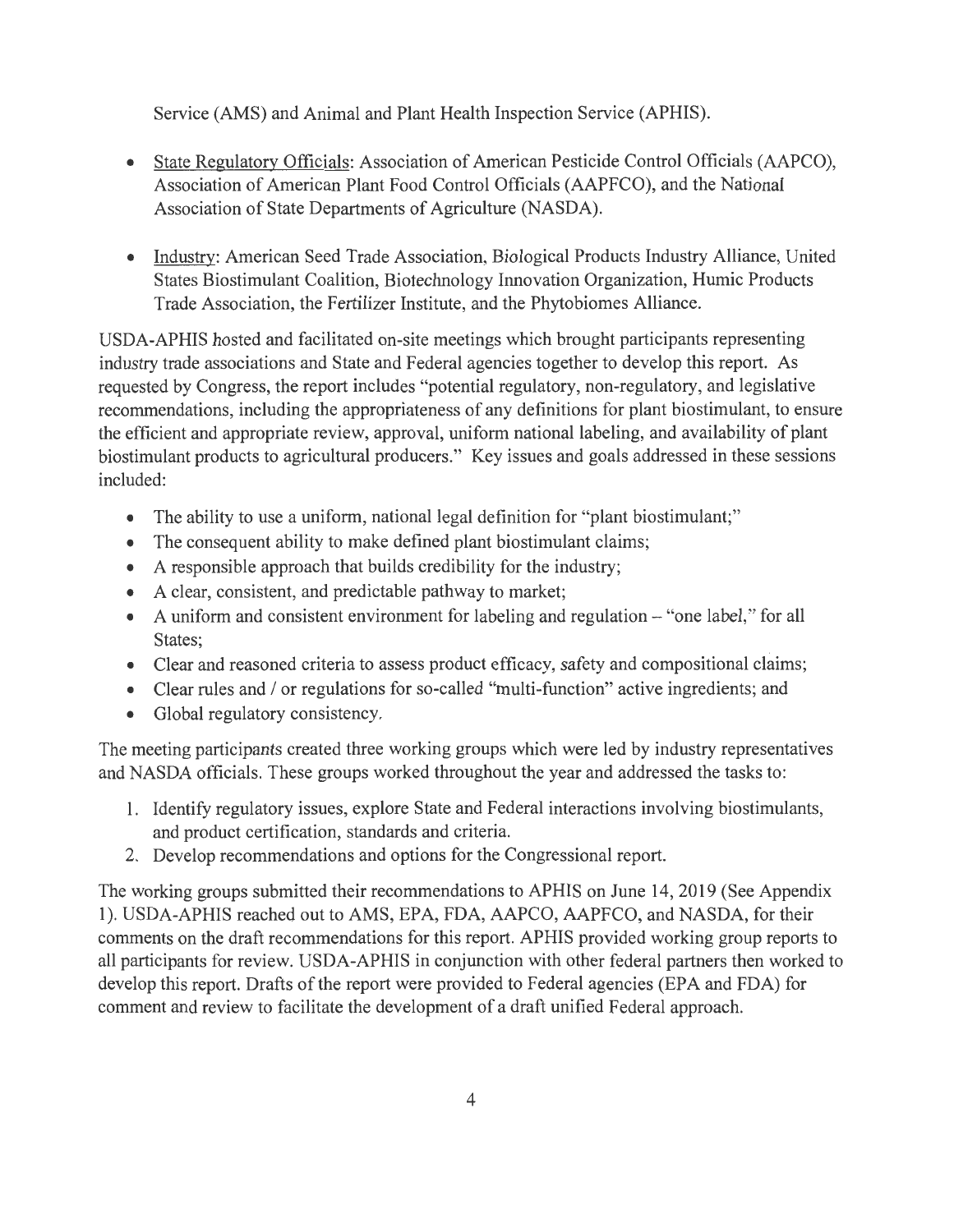#### **V. The Regulatory Dilemma**

Many of the ingredients of plant biostimulant products have multiple modes of biological activity. The mode of biological activity (e.g., acting as a pesticide, acting as a nitrogen fixer, etc.) informs whether and how plant biostimulants are regulated and by what entity. Hence regulating these products is very complicated. Federal and State regulatory agencies' authorities can overlap, or conversely, there can be gaps in those authorities. Plant biostimulants as defined in this report cover products that are in many categories, including pesticides, fertilizers, soil/plant amendments, and soil/plant inoculants.

Products outside the jurisdiction of EPA and the Federal Insecticide, Fungicide, and Rodenticide Act (FIFRA) are most often regulated through a variety of States' laws and regulations. Each State has its own unique laws and practices for managing these products, but in general States regulate these products as fertilizers (those that contain certain plant nutrients), and/or other categories including soil amendments, plant amendments, and other beneficial substances. The combination of Federal and State approaches presents a two-fold challenge: (1) industry indicates it is difficult to determine whether a product is regulated under FIFRA; (2) States' requirements are not consistent or predictable.

In September 2018, the National Association of State Departments of Agriculture (NASDA) members passed a policy item stating:

"NASDA supports identifying and supporting paths that efficiently move biostimulant products into the United States' marketplace. State, federal partners, and industry must continue to work together to explore existing and potential paths that allow biostimulants to be sold in the United States, create any additional regulatory structures needed to cover materials not currently included under the existing framework, harmonize state and federal regulations, and support biostimulants' market growth internationally. This process should also inform consumers about the products' efficacy and allow these technologies to grow and develop into the future. "

#### **VI. Current Federal Regulation**

EPA regulates the distribution, sale, and use of pesticides by authority granted under FIFRA and through Title 40 of the Code of Federal Regulations (40 CFR). All pesticides or plant growth regulators distributed or sold in the United States must be registered (licensed) by EPA. Independent of this report, EPA published a draft document, "Guidance for Plant Regulator Claims, Including Plant Biostimulants" (Federal Register docket number EPA-HQ-OPP-2018- 0258). This guidance clarifies for industry and States how EPA has implemented FIFRA's plant growth regulator statutory requirements in the past. EPA is providing this guidance to help the regulated community and State regulatory partners better understand what is and is not a pesticide/plant growth regulator. The draft guidance does not seek to establish any new policies. EPA is now reviewing the comments received on the draft guidance. In addition, the recently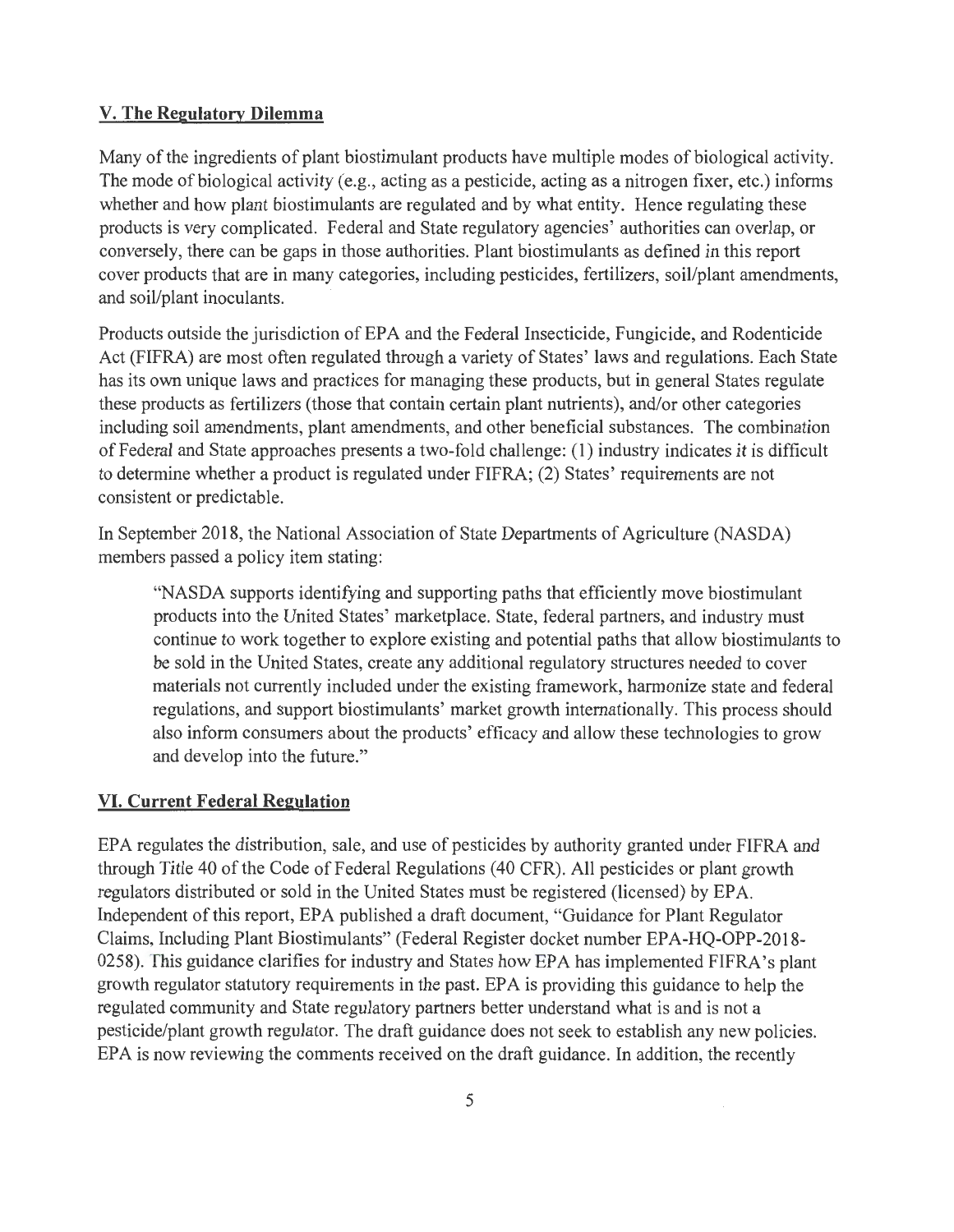amended Pesticide Registration Improvement Act - includes a specific category for a company to obtain a determination as to whether something is or is not a pesticide or plant growth regulator.

USDA-APHIS regulates the importation or interstate movement of plant pests and biological control agents under authority granted by the Plant Protection Act of 2000, and through 7 CFR Part 330. APHIS shares dual jurisdiction with EPA regulating bacteria and fungi that help the plant by actively discouraging plant pests and pathogens *(i.e.,* acting as biocontrol agents or microbial pesticides).

APHIS also reviews and issues permits for laboratory, greenhouse, and field research with plant pests and microbes that act as biological control agents. Typically, APHIS reviews and issues permits for small scale testing (less than 10 acres of land and less than one acre of water per year nationwide) as per a memo of understanding with EPA. EPA regulates testing on areas greater than 10 acres and/or commercialization of products determined to be a pesticide or plant growth regulator. However, when EPA has determined that it does not have jurisdiction, APHIS may regulate the use of plant pests and microbes in areas greater than 10 acres of land or one acre of water.

USDA-AMS enforces the interstate commerce provisions of the Federal Seed Act (FSA). The FSA regulates the interstate shipment of agricultural and vegetable seeds. Any agricultural or vegetable seed, for seeding purposes, that has been treated must be labeled to indicate that the seed has been treated, and show the name of any substance used in such treatment (ex. endophyte-enhanced). Seed that is inoculated with microbes must be labeled to show the month and year beyond which the inoculant on the seed is no longer claimed to be effective. Many plant biostimulants are applied as seed treatments, and in these cases, they fall under FSA regulation.

USDA-AMS also offers a non-regulatory, fee-for-service program through its Process Verified Program (PVP). This auditing program potentially works without additional Federal legislation; industry pays associated costs. The AMS PVP is a verification service that offers applicants an opportunity to market products to customers using clearly defined, implemented, and transparent process points. An applicant's program may include one or more agricultural processes, or portions of processes, where self-described process points are (1) supported by a documented management system, and (2) independently verified by a qualified AMS auditor. The AMS PVP process could be implemented as a non-regulatory option to address the uniform process and availability of plant biostimulants as directed in the Act. However, the PVP process would not address the uniform labeling of plant biostimulant products.

FDA has primary legal responsibility for determining the safe use of food additives. Section 201(s) of the Federal Food, Drug, and Cosmetic Act (FFDCA) [21 U.S. Code§ 321(s)] defines "food additive" as any substance whereby the intended use results in its becoming a component of any food, unless the substance is Generally Recognized As Safe (GRAS) among qualified experts under the conditions of its intended use, or unless the substance meets a listed exception. Before a food additive that will have technical effect in food is marketed, FDA must first issue a regulation that authorizes such use. One of the listed exceptions is for pesticide chemical residues in or on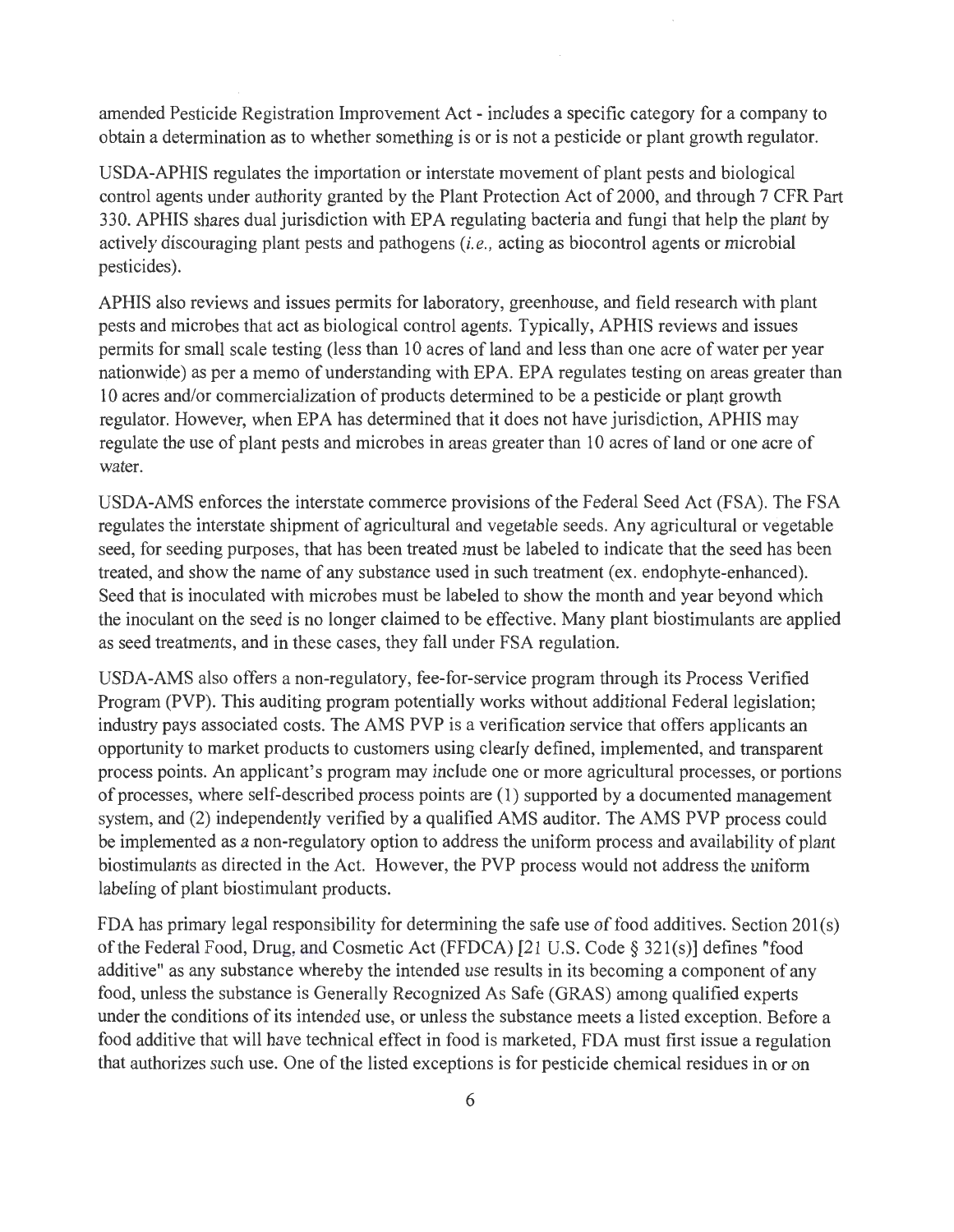food. Pesticide chemical residues are deemed unsafe in food unless they conform to a tolerance or an exemption from a tolerance established by EPA [21 U.S. Code§ 346 (a)]. Anyone that seeks a regulation for a new use of a food additive must submit a petition to FDA with evidence that the substance is safe for the intended use. FDA's Produce Safety Rule provisions in 21 CFR Part 112, Subpart F set baseline Federal requirements for the safe production, conveyance and use of Biological Soil Amendments of Animal Origin (BSAAO), which could include plant biostimulants, when used to amend fields for growing covered commodities. In such cases, plant biostimulants would be handled no differently than any other BSAAO. Under the FFDCA, FDA is responsible for enforcing pesticide tolerances as established by EPA for foods in interstate commerce.

#### VII. **Current State Regulation**

At the State level, plant biostimulants do not have a regulatory definition and are not a recognized independent class of products. Depending on the types of claims made in product labeling, plant biostimulants can be registered in one of two ways. 1) Plant biostimulants may be regulated as pesticides under FIFRA and regulated by EPA, or as delegated to State authority by EPA. 2) Plant biostimulants may be considered fertilizers or inoculants, and regulated by States either through the State Departments of Agriculture or other State lead agency. Additionally, some fertilizers may be regulated by the FDA as BSAAO under the Produce Safety Rule.

States vary significantly in the level of resources (budgetary funding and staff) available to manage this broad scheme of product registrations. Department structures and registration requirements can also be quite dissimilar. Some States have well-structured requirements for a fertilizer product registration - for example, requiring guaranteed analysis data, efficacy, or product performance data, heavy metal analysis, or microbial analyses for various products. Other States have minimal requirements, and may simply require a license to sell, while still others have no defined registration or licensing requirements at all. Some States require tonnage reporting, along with required fees based on those reports.

Product labeling requirements reflect the variable regulatory environment, and lead to the need for an average of three to five labels per product for soil/plant amendments. Quite often, States have different laws on what the required elements of a label are; what materials may or may not be claimed; how the concentration of those materials is measured or quantified; and even the order for presenting those components *(e.g.,* mineral ingredients) on a proposed label. The variability of these requirements can become highly complex and problematic for registrants to manage or for product users to understand, impacting interstate product movement, warehousing, storage, internet sales, etc. This exemplifies the current difficulty of creating a single label that satisfies all the State requirements.

In its guidance document for fertilizer regulatory officials on label standards, the Association of American Plant Food Control Officials (AAPFCO), describes "beneficial substances" as: "any substance or compound other than primary, secondary, and micro plant nutrients that can be demonstrated by scientific research to be beneficial to one or more species of plants, when applied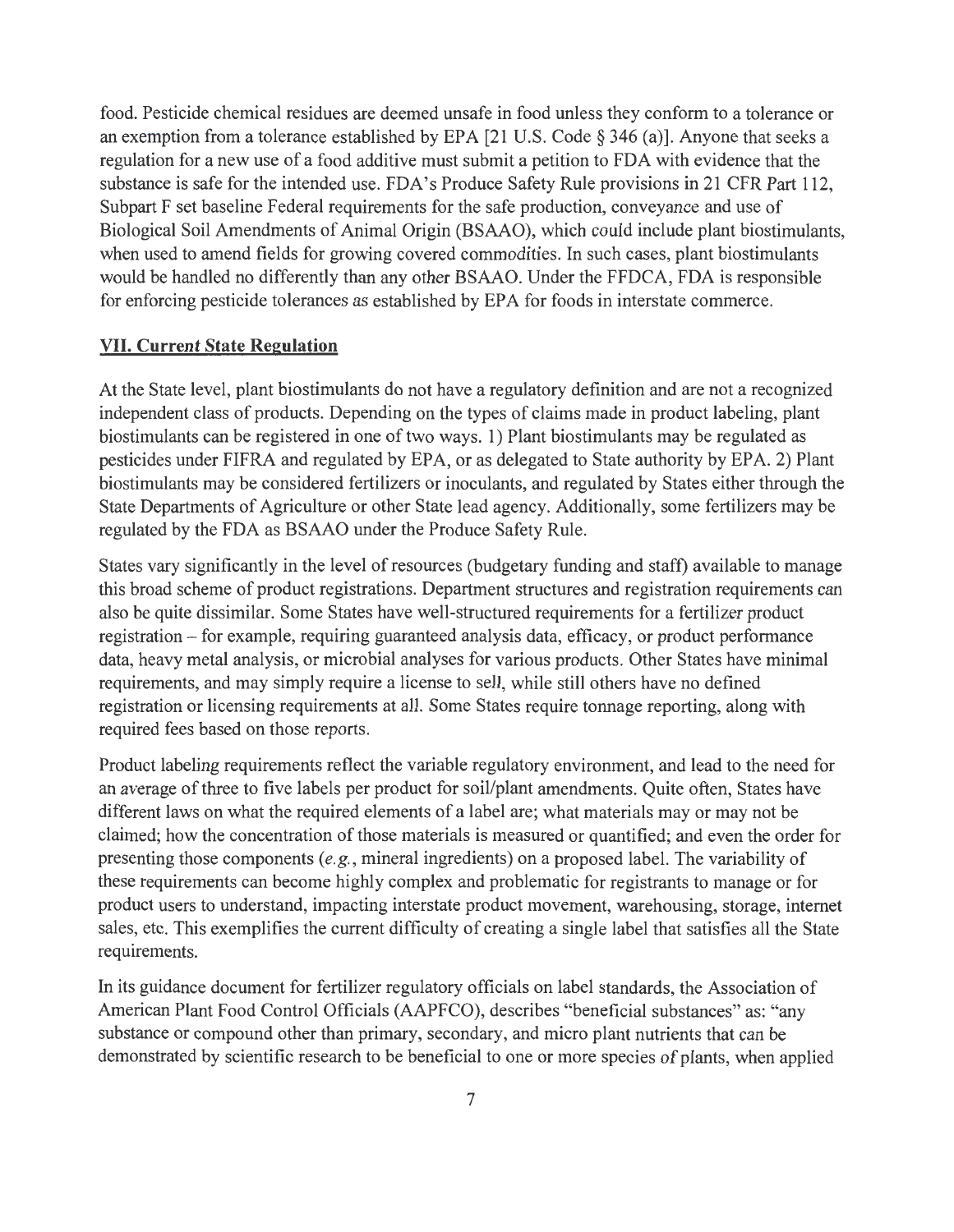to the plant or soil." Among the 50 States, only 13 States either reference "beneficial substance" in their regulations or have their own definition of "beneficial substances."

### **VIII. Challenges with Current Oversight Mechanisms**

Industry suggests that business analysts describe the plant biostimulant category as rapidly growing and global in its impact. Many countries are evaluating the appropriate level of regulatory oversight for these products and clarifying their paths to market.

- The terms "biostimulant" and "plant biostimulant" are in broad commercial use globally, but no U.S. State or Federal level agency officially recognizes either term.
- Product developers in the U.S. are prohibited from calling their products "biostimulants" in many States, and current State regulatory frameworks limit the benefit claims product developers can make.
- Companies must either register their product as a pesticide with EPA if it meets the definition of a pesticide under FIFRA, or seek State-by-State approval under a variety of distinct product labels and categories, including soil amendment, plant amendment, plant inoculant, beneficial substance, or fertilizer. This can be complex and confusing for developers, regulators, and users.
- The European Union (EU) also sees the need for regulatory clarity, a topic addressed directly in the recent revision of its Fertilizer Regulation (EU 2016/0084) that encompasses plant biostimulants. Other parts of the world are undertaking similar initiatives.

#### **IX. Recommendations**

The working group members recognized the need to develop a framework to move forward, and to develop clear guidance in order to evaluate efficacy and safety concerns consistent with risk management. We report six options to achieve the goals of the Act regarding plant biostimulants. Following the descriptions of the options is a table identifying what options we recommend. We provide more detail about recommendations at the end of this section of the report and in the report Conclusions.

**Option 1:** Harmonize existing State and Federal programs that regulate fertilizers and soil inoculants. States would need to adapt existing guidance for beneficial substances and develop labeling options. This recommendation relies on industry to provide efficacy data, as well as certification of product ingredients.

AAPFCO would need to clarify label requirements in existing model bills for products such as fertilizers, soil/plant amendments, etc. (A model bill is essentially a template for a State-level bill that NASDA and AAPFCO develop to harmonize regulations across States.) This option addresses plant biostimulants not considered to be pesticides by EPA. Those plant biostimulant products with pesticidal plant growth regulator properties would continue to be regulated by EPA at the Federal level and by designated lead agencies at the State level. No Congressional legislation or Federal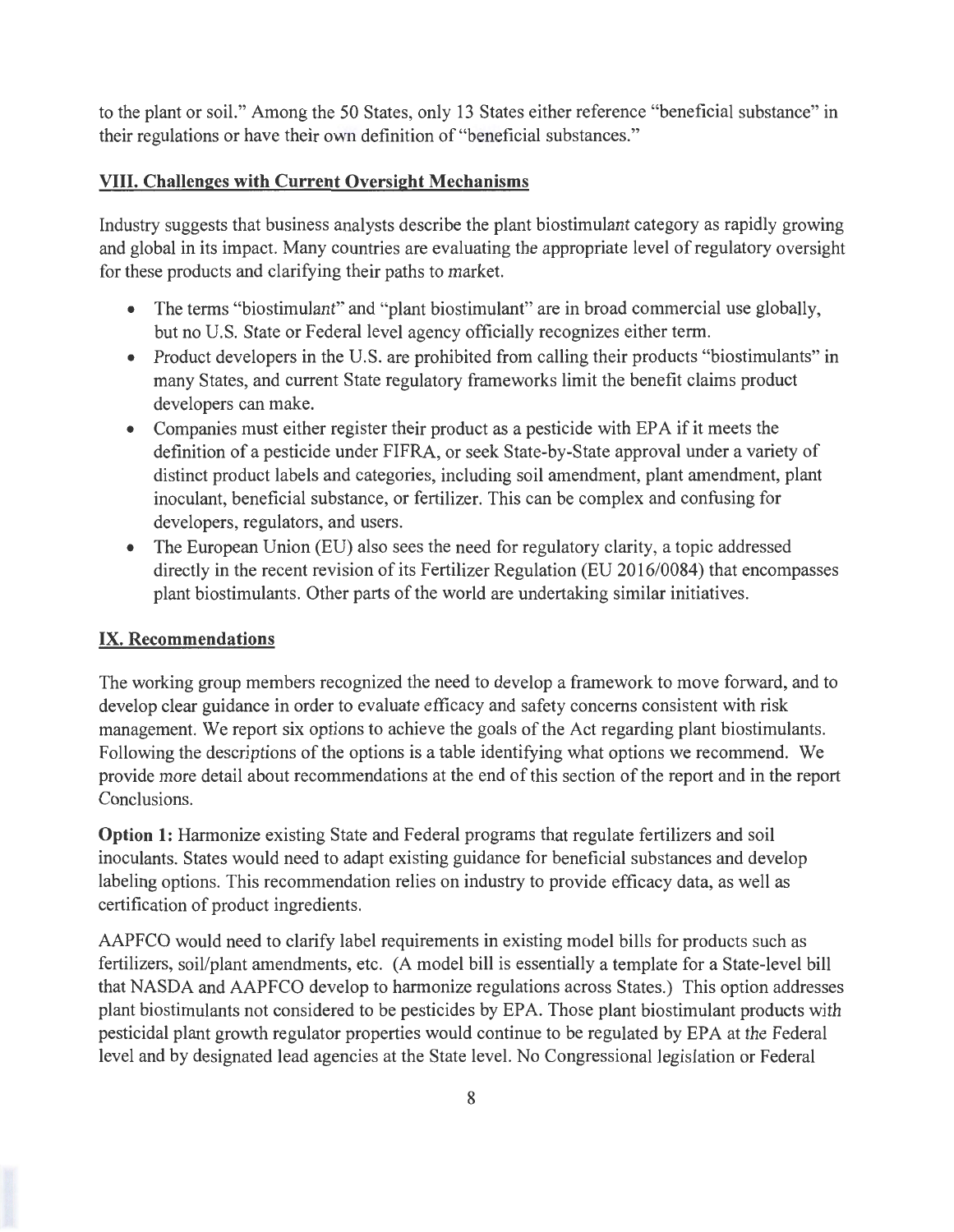rulemaking is required with this option. Rulemaking at the State level may be necessary. This option does not address the uniform labeling issue nor the issue of process verification of plant biostimulants. Industry would have to use the term "beneficial substance" rather than plant biostimulant. This option could be implemented fairly quickly, in as little as one to two years.

**Option** 2: NASDA facilitates a State by State approach and coordinates efforts with AAPFCO to create a model bill of State regulations for beneficial substances, including plant biostimulants.

Like Option 1, plant biostimulant products with pesticidal or plant regulator properties and claims continue to be regulated by EPA at the Federal level and designated lead agencies at the State level. Likewise, biostimulant products may be regulated by FDA as food additives or biological soil amendments under the Produce Safety Rule (21 CFR Part 112). This option requires neither Congressional legislation nor Federal rulemaking. Industry and the States would work together to develop and incorporate the criteria and standards for the plant biostimulant PVP in the model bills used to create harmonized regulations in the States. Industry provides the efficacy/safety data and ingredient certification. Product certification could be obtained through a PVP administered by USDA-AMS or by another entity recognized by the States. This would likely include a fee paid by industry. The model bills in this option would address labeling concerns, and industry would be able to use the term "plant biostimulant" in interstate commerce using a common definition established in the model bill. This option could take five to seven years to fully implement.

**Option 3:** This option is similar to Option 2, except that USDA would facilitate the process to bring about a model bill that States would use to enact legislation. Thus, neither Congressional legislation nor Federal rulemaking would be required, and the program addresses both product certification (via a plant biostimulant PVP) and label harmonization between the States. Plant biostimulant products with pesticidal or plant growth regulator properties and claims continue to be regulated by EPA at the Federal level and by designated lead agencies at the State level. Likewise, biostimulant products that meet the statutory definition of food additive or of a BSAAO and are utilized for covered commodities under the Produce Safety Rule are regulated by FDA.

Industry would be able to use the term "plant biostimulants" in interstate commerce using a common definition established in the model bill. USDA would facilitate a work group of State regulatory officials, AAPFCO, and industry members to develop a more uniform approach to the State regulation of plant biostimulants. This process could take four to six years to implement, depending on the level of USDA resources and involvement.

**Option 4:** Congress enacts legislation to establish a uniform national definition of "plant biostimulant" and directs the EPA Administrator to amend current pesticide regulations to (1) incorporate the same uniform national definition of "plant biostimulant," and (2) clarify the exclusion of plant biostimulant products from regulations as plant growth regulators (or pesticides) under FIFRA. However, such an exclusion may have implications for FDA, in particular for plant biostimulants that are no longer regulated as plant regulators or pesticides and are not otherwise exempt from regulation as food additives or by the Produce Safety Rule. USDA would need to create infrastructure to accommodate this change. States would also have to modify their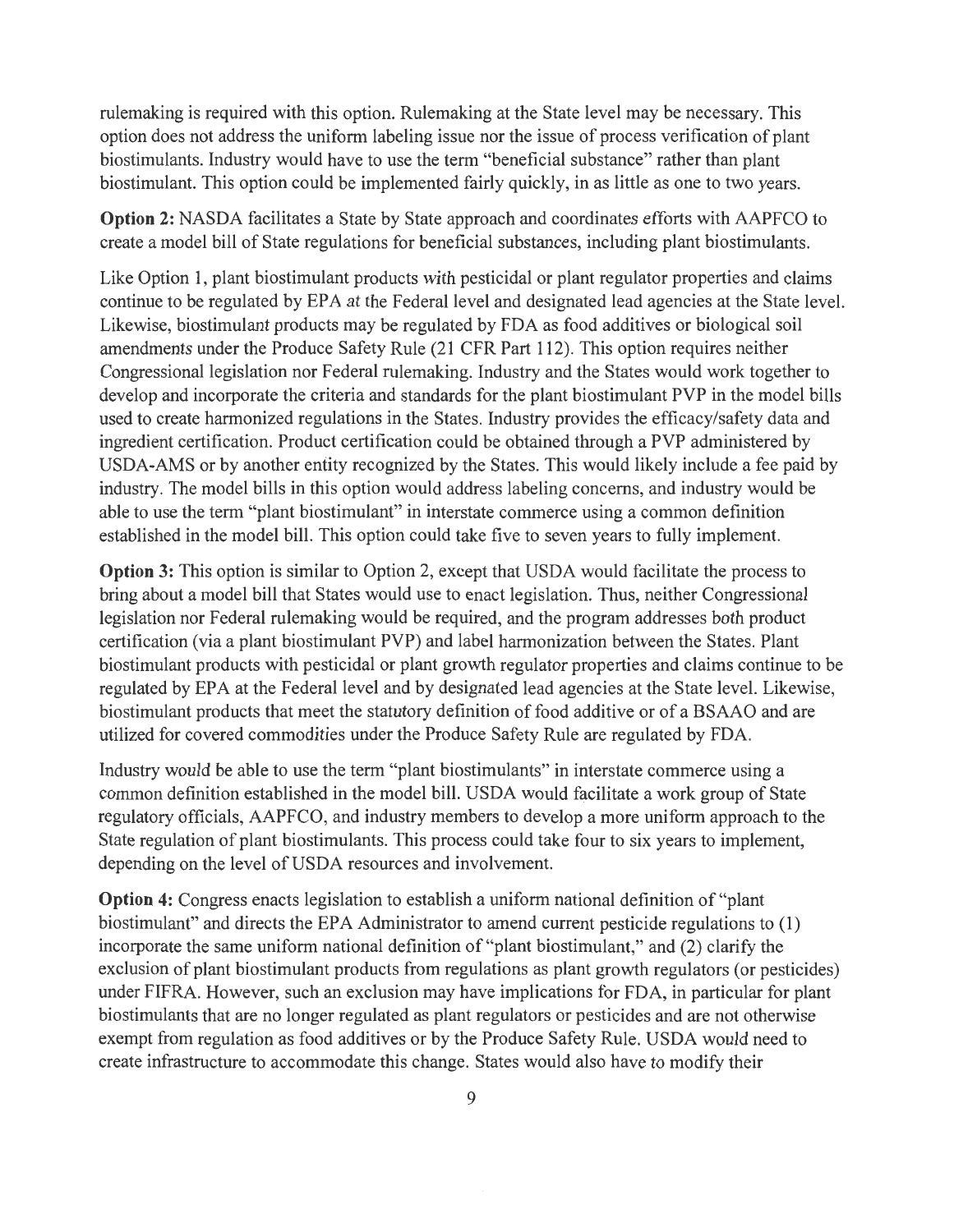regulations as a result of this legislation. USDA would facilitate a working group of State regulatory officials, AAPFCO, and industry members to develop a more uniform approach to State regulation of plant biostimulants.

This option could include legislation similar to the Virus-Serum-Toxin Act (VSTA), by which Congress authorized USDA to regulate the safety and efficacy of animal vaccines and other biological products (see Appendix 2). Specifically, the VSTA, first enacted in 1913, makes it unlawful "to prepare, sell, barter or exchange ... any worthless, contaminated, dangerous, or harmful virus, serum, toxin, or analogous product intended for use in the treatment of domestic animals." The VSTA gives USDA the authority to write regulations for the issuance, suspension, and revocation of licenses for these products and to require permits for their importation. An act like the VSTA could be used to fill gaps in regulation for plant biostimulants not already covered by EPA as pesticides or by FDA as BSAAO.

This option could include the additional step of USDA establishing a multi-stakeholder Plant Biostimulant Federal Advisory Committee to create further dialogue between impacted stakeholders. In addition, Congress would propose longer term legislation to authorize and direct the USDA Secretary to develop a uniform national framew

ork for plant biostimulant products in consultation with States, appropriate State organizations, industry stakeholders, and other stakeholders the Secretary determines necessary. This legislation could create harmonized labels, and would likely address product certification (such as what a plant biostimulant PVP could provide). The legislation could make product certification and States' acceptance of it mandatory. Since this process involves Congressional legislation and rulemaking at the State and Federal levels, it is likely to take many years.

**Option** 5: Congress passes a "Plant Biostimulant Act" and grants USDA, EPA, or another Federal agency authority to regulate those plant biostimulant products not currently regulated as pesticides or growth regulators by EPA, and not otherwise regulated as a food additive or as a BSAAO by FDA. Depending on how Congress defines plant biostimulants, EPA may or may not need to amend current pesticide regulations to exclude plant biostimulant products from regulation as plant growth regulators (or pesticides) under FIFRA. Likewise, FDA may or may not need to amend current food additive and Produce Safety Rule regulations to exclude plant biostimulant products from regulation as food additives or BSAAOs.

Through rulemaking, the agency authorized by Congress could work with other Federal agencies, NASDA, AAPFCO, and industry to develop suitable definitions. The "Plant Biostimulant Act" would provide the designated Federal agency with authority to create standards for efficacy and safety. Through rulemaking, the agency could set up a program by which industry, working with NASDA and AAPFCO, develops criteria and standards. The certification program could be administered through USDA-AMS as a fee-for-service PVP program.

As described in Option 4, this option could include something similar to the VSTA. As in Option 4, a Federal agency could use a VSTA-like law to regulate plant biostimulants that are not already covered by the EPA or FDA. Congress could give the agency the authority to create a single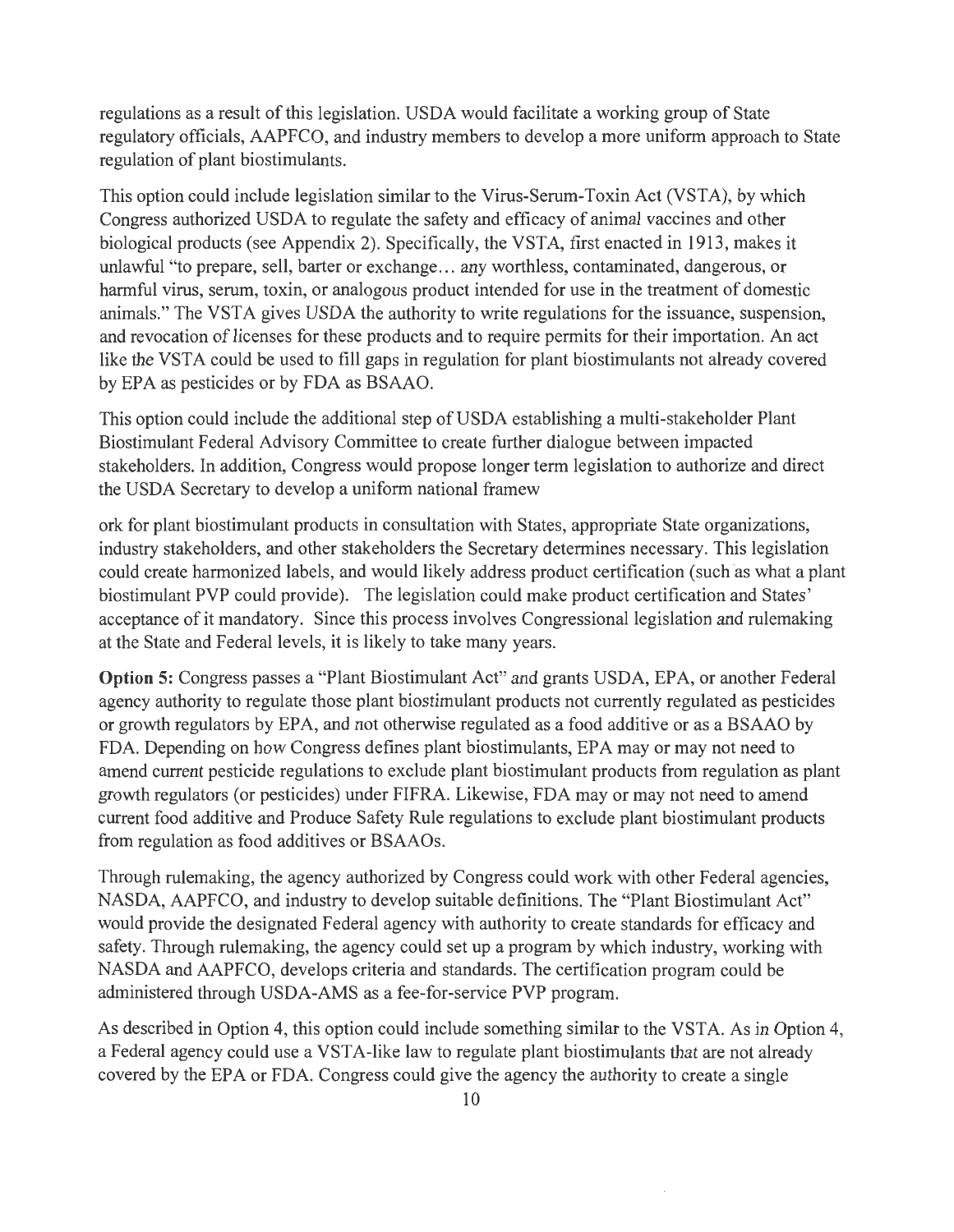national label to facilitate commerce. This would allow the Federal regulatory agency to delegate primary approval and review authority to State fertilizer programs, with the Federal agency running programs in States that do not adopt it. States would need to amend their fertilizer laws and develop State regulations that incorporate the Federal regulating agency's laws by reference. As in Option 4, since Option 5 involves Congressional legislation and Federal rulemaking, it will likely take many years to fully implement.

**Option** 6: This option is a voluntary, fee-for-service non-regulatory approach. It involves on-site verification that producers of plant biostimulants have their products and production processes audited annually by a third-party, confirming that products meet certain plant biostimulant standards and criteria. USDA-AMS would administer the PVP. Industry would set the criteria and standards, and provide efficacy/safety data and ingredient certification that would serve as the baseline criteria that qualified AMS auditors would verify. AMS auditors would conduct a rigorous review of a company's program, first with a desk audit to ensure all program requirements are accounted for and documented in their Quality Manual, followed by a comprehensive on-site audit of all facilities and phases of the operation. Neither Federal nor State legislation is required. The States themselves, either through NASDA or through AAPFCO, may also be able to administer such a program.

Applicants with an approved USDA PVP may use the USDA PVP shield in accordance with program requirements and market themselves as "USDA Process Verified." The USDA PVP does not relieve the company of meeting regulatory requirements. The standalone approach does not address labeling issues, nor does it allow producers to use the term "plant biostimulants."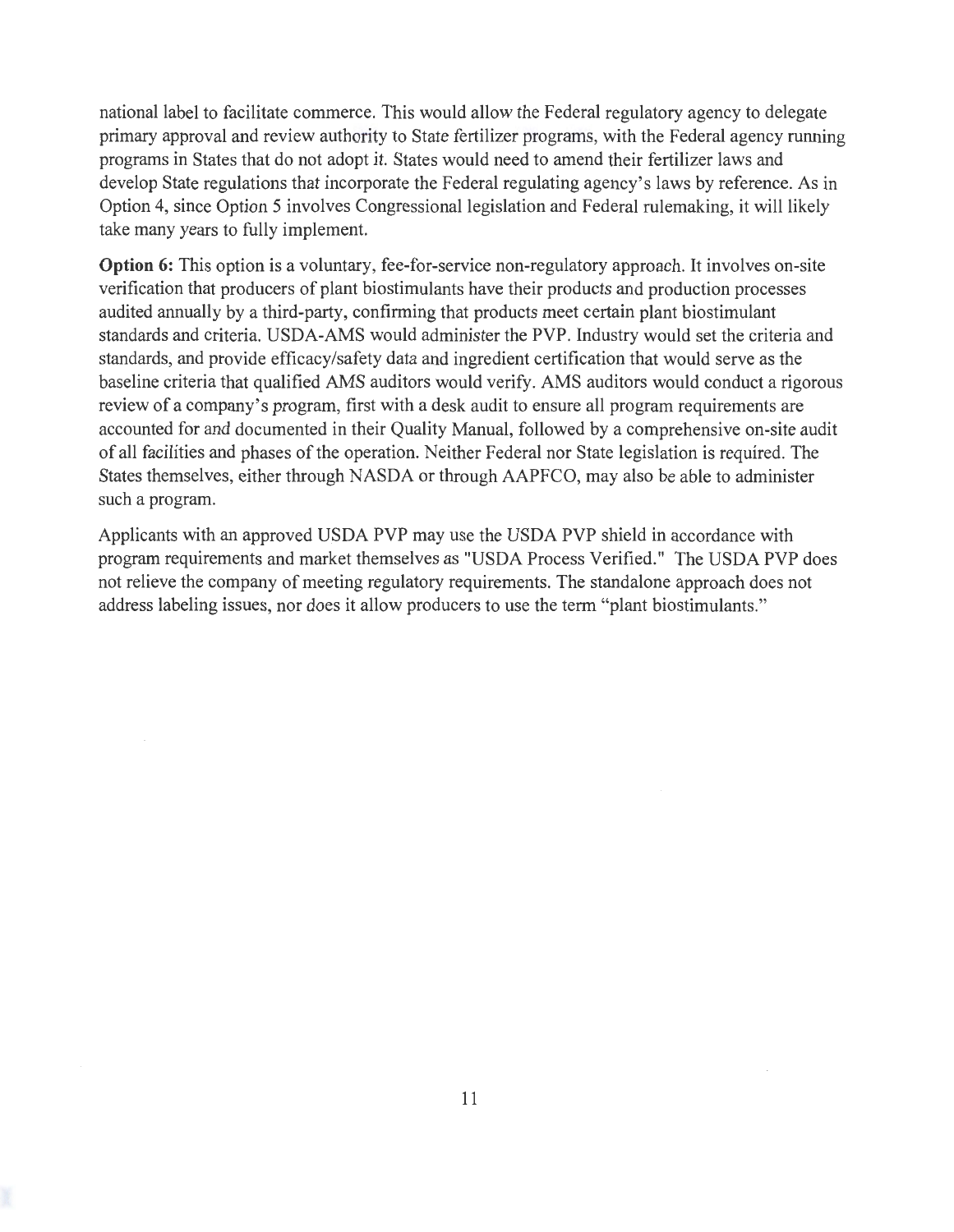| <b>Function</b>                          | Option 1     | <b>Option 2</b>             | Option 3                              | <b>Option 4</b>     | Option 5        | <b>Option 6</b> |
|------------------------------------------|--------------|-----------------------------|---------------------------------------|---------------------|-----------------|-----------------|
| Non-regulatory option                    |              |                             |                                       |                     |                 | $\checkmark$    |
| Regulatory option                        |              |                             | $\checkmark$                          | $\checkmark$        | $\checkmark$    |                 |
| Federal legislation required             |              |                             |                                       |                     | $\checkmark$    |                 |
| Federal rulemaking required              |              |                             |                                       |                     |                 |                 |
| State legislation required               | $\sqrt{1}$   | $\checkmark$                | $\checkmark$                          | $\surd\,{}^{\rm l}$ |                 |                 |
| State rulemaking required                | $\checkmark$ |                             |                                       |                     |                 |                 |
| Plant biostimulant defined               |              |                             |                                       | $\checkmark$        |                 |                 |
| Uniform national labeling                |              | $\sqrt{1}$                  |                                       | $\checkmark$        |                 |                 |
| FIFRA amended (EPA)                      |              |                             |                                       |                     |                 |                 |
| <b>Plant Protection Act</b><br>amended   |              |                             |                                       | $\sqrt{2}$          | $\sqrt{2}$      |                 |
| Implications for FFDCA<br>(FDA)          |              |                             |                                       | $\checkmark$        | $\checkmark$    |                 |
| Based on model bill for<br><b>States</b> |              |                             |                                       |                     |                 |                 |
| Federally facilitated                    |              |                             | $\checkmark$                          | ✓                   |                 |                 |
| Facilitated by others                    |              | $\checkmark$                |                                       |                     |                 |                 |
| Process Verified Product                 |              |                             | $\checkmark$                          |                     |                 |                 |
| Voluntary                                | $\sqrt{1}$   |                             |                                       |                     |                 |                 |
| Preferred by                             |              | USDA/<br>EPA/<br><b>FDA</b> | USDA/<br>EPA/<br><b>FDA</b><br>/NASDA | Industry<br>1st     | Industry<br>2nd |                 |
| Estimated time to<br>completion (years)  | $1 - 2$      | $5 - 7$                     | $4 - 6$                               | $8+$                | $8+$            | $2 - 3$         |

Table 1. Options to improve oversight of plant biostimulants. FIFRA: Federal Insecticide, Fungicide, and Rodenticide Act; FFDCA: Federal Food, Drug, and Cosmetic Act. <sup>1</sup> possible, depending on how States want to implement or make changes;  $2$  possible, depending on language used in legislation.

Option 1 as described maintains status quo, which no participants wish to continue. USDA, EPA, and FDA prefer either Option 2 or Option 3. Option 2 and Option 3 address industry's request for a harmonized product label and provide a mechanism by which their products may be marketed as safe and effective. Options 2 and Option 3 work within existing Federal structures. These options do not shift the regulatory oversight of plant biostimulants that are plant growth regulators from EPA to USDA. These options require neither Congressional legislation nor Federal rulemaking, and will address industry's needs in a timely manner. NASDA prefers Option 3, depending on the level of USDA resources and facilitation, both of which would affect the timeliness of the model bill process.

Industry prefers Option 4 and secondarily, Option 5. Options 4 and 5 would require USDA to develop a process similar to EPA's existing structure in order to provide proper oversight. While the timeline to implementation could take several years, Federal authority to regulate biostimulants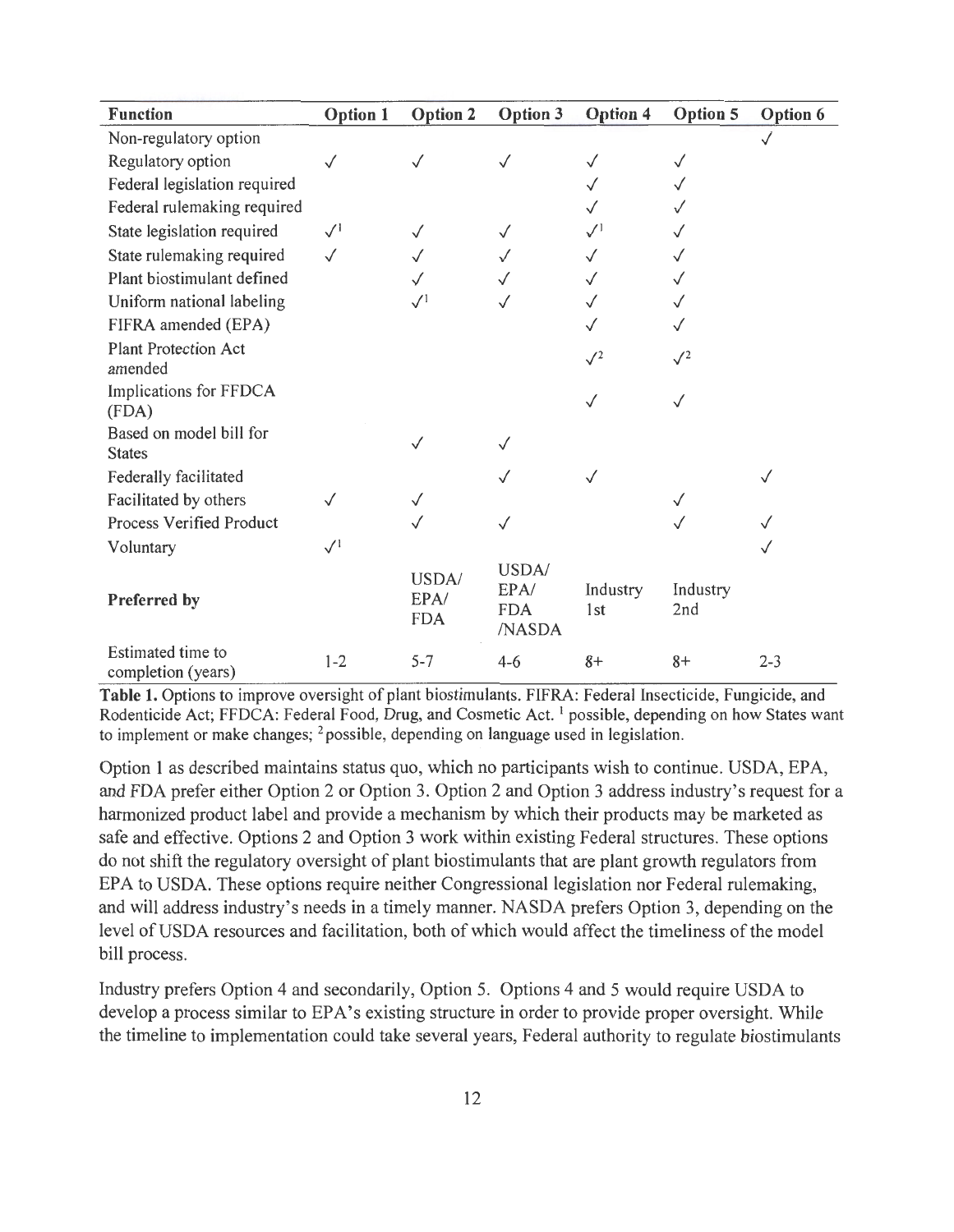would present industry with several benefits, such as a unified label and a federally recognized class of biostimulant products.

# **X. Conclusions**

The definition of plant biostimulants as it appears in the Farm Bill, if adopted, with the appropriate . changes to FIFRA and 40 CFR Part 152 would lead to many bio-pesticides and other conventional plant growth regulators being unregulated. Any changes to FIFRA would need to be addressed through Congressional legislation, including rulemaking to amend 40 CFR. Currently, plant biostimulants that fall under EPA's FIFRA authority have a clear regulatory pathway to market. However, not all plant biostimulants need to be regulated by EPA, nor are all plant biostimulants minimal risk products. Decoupling plant biostimulants from EPA's oversight under FIFRA could trigger a review of the FFDCA as well as FDA involvement with these products for any residues in/on food crops and animal feed.

Transferring authority to USDA-APHIS to regulate plant biostimulants would require Congressional action to amend the Plant Protection Act or develop legislation similar to the Virus-Serum-Toxin Act (see Appendix 2), along with the rulemaking that would be required to implement any such change. USDA-APHIS' current authorities under the Plant Protection Act are limited to regulating organisms, not substances. USDA would need to develop and duplicate EPA's existing infrastructure to evaluate these products properly in order to ensure environmental safety and address labeling issues.

A PVP program for plant biostimulants, carried out by USDA-AMS or other third-party certification programs for plant biostimulants, if approved, could provide States with efficacy/safety data and ingredient certification standards. A standalone program, like PVP might be of interest in some instances, but USDA determinations do not supersede State pesticide and fertilizer laws. A PVP could be a valuable component that complements some of the other options mentioned, but alone it does not address uniform national labeling.

Fertilizers are not regulated at the Federal level, with the exception of BSAAO covered under the FDA's Produce Safety Rule. Should Federal legislation be enacted, States and territories may have to amend their current laws and rules to ensure alignment with Federal legislation in order to regulate this new class of biostimulant products. States have expressed concerns about amending fertilizer laws as a means to regulate biostimulants. The majority of options are not achievable at the State regulatory level without additional resources and legislative changes.

AAPFCO could develop model bills outlining a regulatory structure that would provide a place for biostimulants that are not otherwise covered. This regulatory structure could then be adopted by States at their discretion. For States without interest, the products would be un-regulated and industry would be free to distribute their products.

Industry stakeholders will benefit from a more efficient, predictable and uniform regulatory process and greater recognition by State and Federal regulators of plant biostimulants. Plant biostimulant